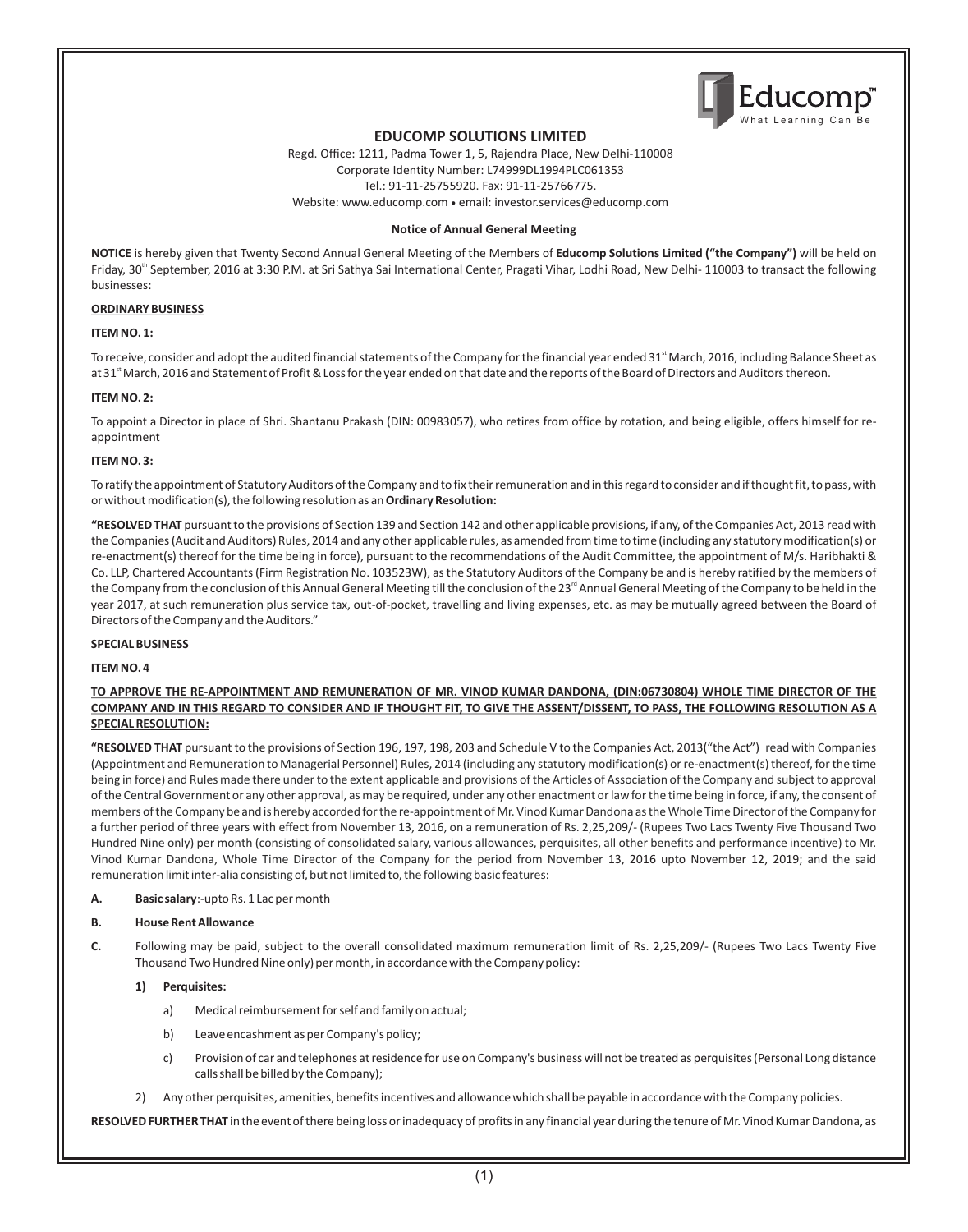Whole Time Director of the Company, subject to approval of Central Government and all other sanctions, approvals and permissions as may be required and subject to such conditions and modifications as may be imposed or prescribed by any of the authorities while granting such sanctions, approvals and permissions, the Company shall pay him the remuneration as specified above as Minimum remuneration;

**RESOLVED FURTHER THAT** the Board of Directors (which term shall always be deemed to include any Committee as constituted or to be constituted by the Board to exercise its powers including the powers conferred under this resolution) be and is hereby authorised to vary or increase the remuneration specified above from time to time, to the extent the Board of Directors may deem appropriate provided that such variation or increase, as the case may be, is within the overall limits as specified under the relevant provisions of the Companies Act, 2013 and/ or as approved by the Central Government or such other competent authority;

**RESOLVED FURTHER THAT** for the purpose of giving effect to this resolution, the Board of Directors and the Company Secretary of the Company be and are hereby severally authorised to do all such acts, deeds, matters and things as it may, in its absolute discretion deem necessary, proper or desirable and to settle any questions, difficulties and/or doubts that may arise in this regard and to appear, represent the company before the appropriate authority and to sign, verify, execute, submit, collect, amend on behalf of the company any form, document, application, affidavit, undertaking, power of attorney and other papers as may be required in this regard and to authorize, appoint, nominate any advocate, practicing Company Secretary or any other person to represent the company and to do all such acts, things, deeds, as may be incidental and necessary thereto".

#### **ITEM NO. 5**

#### **TO APPROVE AND RATIFIED THE REMUNERATION OF M/S AHUJA SUNNY & CO., COST ACCOUNTANTS OF THE COMPANY AND IN THIS REGARD TO CONSIDER AND IF THOUGHT FIT, TO PASS, THE FOLLOWING RESOLUTION AS AN ORDINARY RESOLUTION:**

**RESOLVED THAT** pursuant to the provisions of Section 148 and other applicable provisions, if any, of the Companies Act, 2013 (hereinafter referred as "the Act") and the Companies (Audit and Auditors) Rules, 2014, (including any amendments, statutory modification(s) or re-enactment(s) thereof for the time being in force) and other applicable provisions, if any, of the Act, M/s. Ahuja Sunny & Co., Cost Accountants appointed as Cost Auditors by the Board of Directors of the Company to audit the cost records of the Company for the financial year 2016-17, be paid a remuneration of Rs. 1,40,000/- (Rupees One Lac Forty Thousand only) per annum (plus applicable taxes) and out of pocket expenses that may be incurred;

**RESOLVED FURTHER THAT** the Board of Directors of the Company be and is hereby authorized to do all acts and take all such steps as may be necessary, proper or expedient to give effect to this resolution."

> **By Order of the Board For Educomp Solutions Limited**

**Date: August 12, 2016 Yogesh Saluja Place: Gurgaon Company Secretary**

**Sd/- Membership No. ACS 21916** 

#### **NOTES:**

- **1.** The relative Explanatory Statement pursuant to section 102 of the Companies Act, 2013 (the Act) in respect of the business under Item Nos. 4 to 5 of the Notice, is annexed hereto.
- **2. A MEMBER ENTITLED TO ATTEND AND VOTE AT THE ANNUAL GENERAL MEETING (AGM) IS ENTITLED TO APPOINT A PROXY/PROXIES TO ATTEND AND VOTE INSTEAD OF HIMSELF/HERSELF AND THE PROXY NEED NOT BE A MEMBER OF THE COMPANY. THE INSTRUMENT APPOINTING THE PROXY, IN ORDER TO BE EFFECTIVE, MUST BE DEPOSITED AT THE COMPANY'S REGISTERED OFFICE, DULY COMPLETED AND SIGNED, NOT LESS THAN FORTY-EIGHT HOURS BEFORE THE COMMENCEMENT OF MEETING**.
- 3. Proxies submitted on behalf of limited companies, societies, etc., must be supported by appropriate resolutions/authority, as applicable. A person can act as proxy on behalf of members not exceeding fifty (50) and holding in the aggregate not more than 10% of the total share capital of the Company carrying voting right. In case a proxy is proposed to be appointed by a member holding more than 10% of the total share capital of the Company carrying voting rights, then such proxy shall not act as a proxy for any other person or shareholder.
- 4. The Register of Members and the Share Transfer Books of the Company will remain closed from Friday, September 23, 2016 to Friday, September 30, 2016 (both days inclusive). The cut-off date to determine the eligibility of voting through electronic means and at the AGM is Friday, September 23, 2016.
- 5. Members/ Proxies should bring the attendance slip/ E-voting form duly filled in and signed for attending the Meeting. Members may please note that briefcase, bag, mobile phone, and/or eatables shall not be allowed to be taken inside the hall for security reasons.
- 6. In case of joint holders attending the Meeting, only such joint holder who is higher in the order of names will be entitled to vote.
- 7. The Statutory Registers required to be kept open for inspection under the Act read with rules made thereunder at AGM of the Company, will be available for inspection by the members at the AGM.
- 8. Members holding shares in physical form are requested to intimate change in their address/bank details/NECS (National Electronic Clearing Services) mandate, if any, immediately to the Company's Registrar and Share Transfer Agent i.e. Link Intime India Private Limited, 44, Community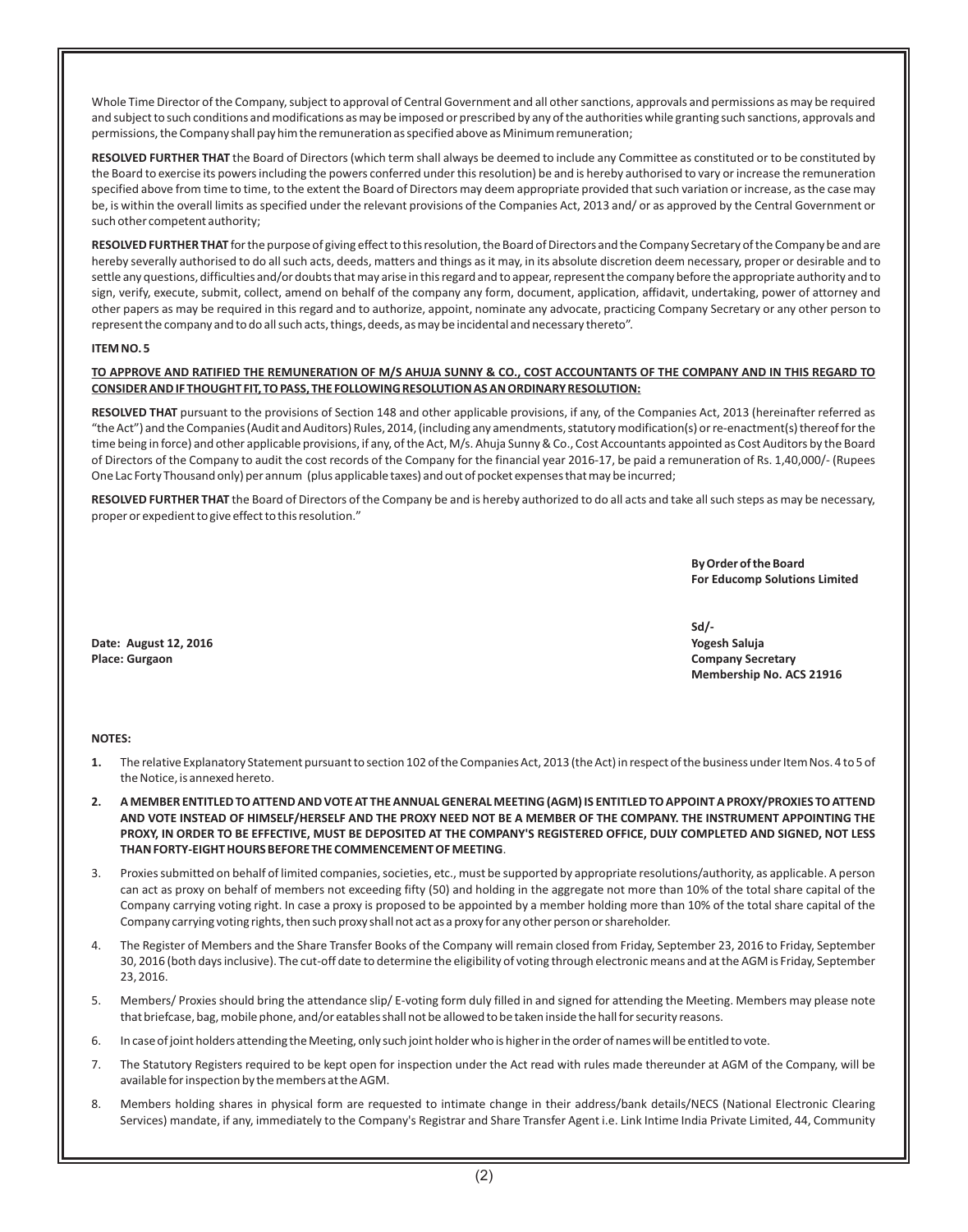Centre, Phase-I, Near PVR, Naraina Ind. Area, New Delhi-110028. Members holding shares in electronic form must intimate the change in their address/bank details/NECS (National Electronic Clearing Services) mandate, if any, to their respective Depository Participant.

- 9. Members desirous of seeking any information relating to the annexed Annual Audited Financial Statements of the Company for the financial year ended March 31, 2016, may write to the Company at 1211, Padma Tower-1, 5 Rajendra Place, New Delhi-110008, for the attention of Mr. Yogesh Saluja, Company Secretary, at least seven days in advance of the Meeting so that requisite information can be made available at the Meeting.
- 10. Members desirous of making a nomination in respect of their shareholding in the Company, as permitted under Section 72 of the Companies Act, 2013, are requested to fill up the required form SH-13 and send the same to the office of the Registrar and Share Transfer Agent of the Company. In respect of shares held in demat/electronic form, the nomination form may be filed with the respective Depository Participant. Form SH-13 can be obtained from the Company by sending a request.
- 11. In terms of Regulation 36 of the SEBI (Listing Obligations and Disclosure Requirements) Regulations, 2015, soft copy of full Annual Report is being sent by electronic mode to those member whose e-mail addresses are registered with the Company/Depository Participant(s), unless any Member has requested for a physical copy of the same. For Members who have not registered their e-mail addresses, physical copies are being sent by the permitted mode.

The Notice of the 22<sup>nd</sup> AGM and instructions for remote e-voting, along with the Attendance Slip/ E-Voting form and Proxy Form, is being sent by electronic mode to all members whose email addresses are registered with the Company / Depository Participant(s) unless a member has requested for a hard copy of the same. For members who have not registered their email addresses, physical copies of the aforesaid documents are being sent by the permitted mode. Members may also note that the Notice of the 22<sup>nd</sup> AGM and the Annual Report for the financial year 2015-16 will be available on the Company's website, www.educomp.com. The physical copies of the aforesaid documents will also be available at the Company's registered office as well as the Corporate Office for inspection during normal business hours on working days. Members who require communication in physical form in addition to e-communication, or have any other queries or grievances, may write to us at : investor.services@educomp.com or may write to Mr. Swapan Kumar Naskar, Address:- Link Intime India Private Limited, Registrar and Share Transfer Agent (RTA), 44, Community Centre, Phase-I, Near PVR, Naraina Ind. Area, New Delhi-110028.

- 12. The Shareholders who have not registered their e-mail address(es), so far, are requested to register their e-mail address(es), in respect of electronic holdings with the Depository through their concerned Depository Participants. Members who hold shares in physical form are requested to update the same with Link Intime India Private Limited by writing to Mr. Swapan Kumar Naskar, Address:- Link Intime India Private Limited Registrar and Share Transfer Agent (RTA), 44, Community Centre, Phase-I, Near PVR, Naraina Ind. Area, New Delhi-110028.
- 13. Pursuant to the provisions of Section 124 & 125 of Companies Act, 2013 (Corresponding to 205A and 205C of the Companies Act, 1956), and pursuant to the provisions of Investor Education and Protection Fund (Uploading of information regarding unpaid and unclaimed amounts lying with companies) Rules, 2012, the Company has uploaded the details of unpaid and unclaimed amounts lying with the Company as on September 28, 2015 (date of last Annual General Meeting) on the website of the Company (www.educomp.com). Members are requested to note that dividends not claimed within seven years from the date of transfer to the Company's Unpaid Dividend Account, will, as per Section 124 of the Companies Act, 2013 (Section 205A of the erstwhile Companies Act, 1956), be transferred to the Investor Education and Protection Fund. Members/Persons who have not yet encashed their dividend warrant(s), which are not time bared, are requested to make their claims without any delay.
- 14. The Securities and Exchange Board of India (SEBI) has mandated the submission of Permanent Account Number (PAN) by every participant in securities market. Members holding shares in electronic form are, therefore, requested to submit their PAN to their Depository Participants with whom they are maintaining their demat accounts. Members holding shares in physical form can submit their PAN details to the Company / Link Intime India Private Limited.
- 15. All documents referred to in the accompanying Notice and the Explanatory Statement shall be open for inspection at the Registered Office and a copy/ ies thereof shall be open for inspection at the Corporate Office of the Company during normal business hours (09.30 am to 5.00 pm) on all working days except Saturdays and Sundays, up to and including the date of the Annual General Meeting of the Company.
- 16. The Certificate from the Auditors of the Company, certifying that the Employees Stock Option Schemes of the Company are being implemented in accordance with the SEBI (Share Based Benefit Schemes) Regulations, 2014 and in accordance with the resolutions of the general body, will be available for inspection to the Members at the Meeting.
- 17. In compliance with the provisions of section 108 of the Act read with Rule 20 of the Companies (Management and Administration) Rules, 2014 as substituted by the Companies (Management and Administration) Amendment Rules, 2015 ('Amended Rules 2015'), and Regulation 44 of the SEBI (Listing Obligations and Disclosure Requirements) Regulations, 2015, the Members are provided with the facility of voting through electronic means from a place other than the venue of AGM ("remote e-voting") on all the resolutions set forth in this notice. In this regard, the Company has agreement with Central Depository Services (India) Limited (CDSL) for facilitating remote e-voting to enable the shareholders to cast their votes electronically. Remote e-voting is optional.
- 18. For the members who do not have access or cast their votes by remote e-voting, facility for voting through polling paper shall be provided at the AGM and members attending the meeting who have not already cast their votes by remote e-voting shall be able to cast their votes at the AGM. However, the members who have cast their votes by remote e-voting prior to the date of the AGM may also attend the meeting but shall not be entitled to cast their vote again.
- 19. The shareholders can opt for only one mode of voting i.e. remote e-voting or physical polling at the meeting. In case of voting by both the modes, vote cast through remote e-voting will be considered final and voting through polling paper will not be considered.
- 20. Brief profile of all the Directors proposed to be appointed/ re-appointed, nature of their expertise in specific functional areas, names of Companies in which they hold directorships and memberships / chairmanships of other board committees, shareholding (both own or held by / for other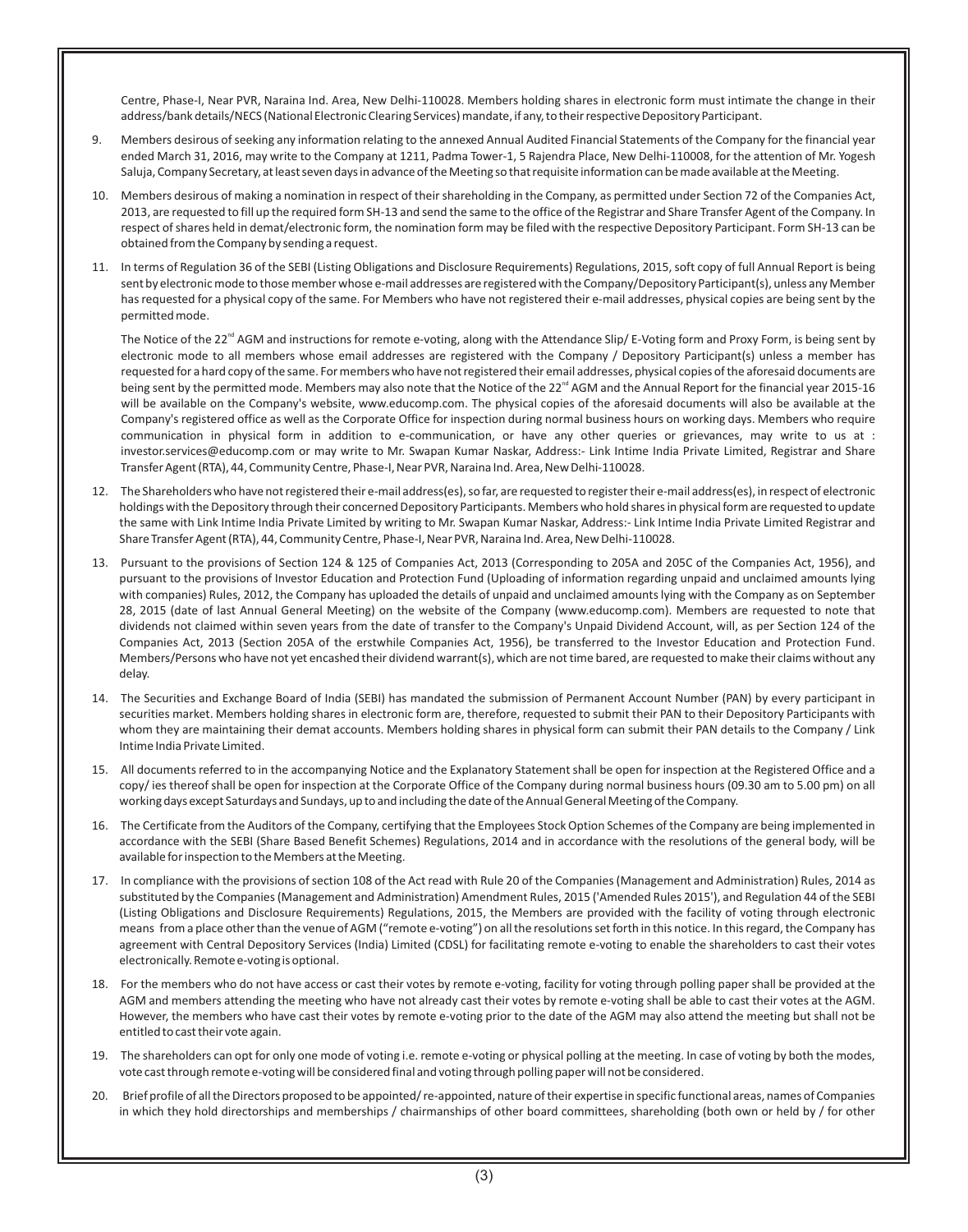persons on a beneficial basis) in the Company and relationship between directors inter-se, as stipulated under Regulation 36 of the SEBI (Listing Obligations and Disclosure Requirements) Regulations, 2015 and informations as required under Secretarial Standards issued by the Institute of Company Secretaries of India and approved by the Central Government, is annexed to the Notice.

*The instructions for shareholders for remote e-voting are as under*:

#### **I The instructions for shareholders voting electronically areas under:**

- The voting period begins on Tuesday, September 27 (09:00 A.M IST), 2016 and ends on Thursday, September 29, 2016 (05:00 P.M IST). During this period shareholders' of the Company, holding shares either in physical form or in dematerialized form, as on the cut-off date i.e. on Friday, September 23, 2016 may cast their vote through remote e-voting (e-voting) and at the end of e-voting period, the facility shall forthwith be blocked.
- (ii) Shareholders who have already voted prior to the meeting date would not be entitled to vote at the meeting venue.
- (iii) The shareholders should log on to the e-voting website www.evotingindia.com.
- (iv) Click on Shareholders.
- (v) Now Enter your User ID
	- a. For CDSL: 16 digits beneficiary ID,
	- b. For NSDL: 8 Character DP ID followed by 8 Digits Client ID,
	- c. Members holding shares in Physical Form should enter Folio Number registered with the Company.
- (vi) Next enter the Image Verification as displayed and Click on Login.
- (vii) If you are holding shares in demat form and had logged on to www.evotingindia.com and voted on an earlier voting of any company, then your existing password is to be used.
- (viii) If you are a first time user follow the steps given below:

|                                                              | For Members holding shares in Demat Form and Physical Form                                                                                                                                                                                                                                                                                                                                                                                                                                                                                                                                                                                                  |
|--------------------------------------------------------------|-------------------------------------------------------------------------------------------------------------------------------------------------------------------------------------------------------------------------------------------------------------------------------------------------------------------------------------------------------------------------------------------------------------------------------------------------------------------------------------------------------------------------------------------------------------------------------------------------------------------------------------------------------------|
| <b>PAN</b>                                                   | Enter your 10 digit alpha-numeric PAN issued by Income Tax Department (Applicable for both demat<br>shareholders as well as physical shareholders)<br>Members who have not updated their PAN with the Company/Depository Participant are requested<br>٠<br>to use the first two letters of their name and the 8 digits of the sequence number in the PAN field.<br>In case the sequence number is less than 8 digits enter the applicable number of 0's before the<br>$\bullet$<br>number after the first two characters of the name in CAPITAL letters. Eg. If your name is Ramesh Kumar<br>with sequence number 1 then enter RA00000001 in the PAN field. |
| Dividend Bank<br>Details<br><b>OR</b> Date of<br>Birth (DOB) | Enter the Dividend Bank Details or Date of Birth (in dd/mm/yyyy format) as recorded in your demat account or in<br>the company records in order to login.<br>If both the details are not recorded with the depository or company please enter the member id /<br>$\bullet$<br>folio number in the Dividend Bank details field as mentioned in instruction (v).                                                                                                                                                                                                                                                                                              |

- (ix) After entering these details appropriately, click on "SUBMIT" tab.
- (x) Members holding shares in physical form will then directly reach the Company selection screen. However, members holding shares in demat form will now reach 'Password Creation' menu wherein they are required to mandatorily enter their login password in the new password field. Kindly note that this password is to be also used by the demat holders for voting for resolutions of any other company on which they are eligible to vote, provided that company opts for e-voting through CDSL platform. It is strongly recommended not to share your password with any other person and take utmost care to keep your password confidential.
- (xi) For Members holding shares in physical form, the details can be used only for e-voting on the resolutions contained in this Notice.
- (xii) Click on the EVSN for the relevant <Company Name> ( Educomp Solutions Limited) on which you choose to vote.
- (xiii) On the voting page, you will see "RESOLUTION DESCRIPTION" and against the same the option "YES/NO" for voting. Select the option YES or NO as desired. The option YES implies that you assent to the Resolution and option NO implies that you dissent to the Resolution.
- (xiv) Click on the "RESOLUTIONS FILE LINK" if you wish to view the entire Resolution details.
- (xv) After selecting the resolution you have decided to vote on, click on "SUBMIT". A confirmation box will be displayed. If you wish to confirm your vote, click on "OK", else to change your vote, click on "CANCEL" and accordingly modify your vote.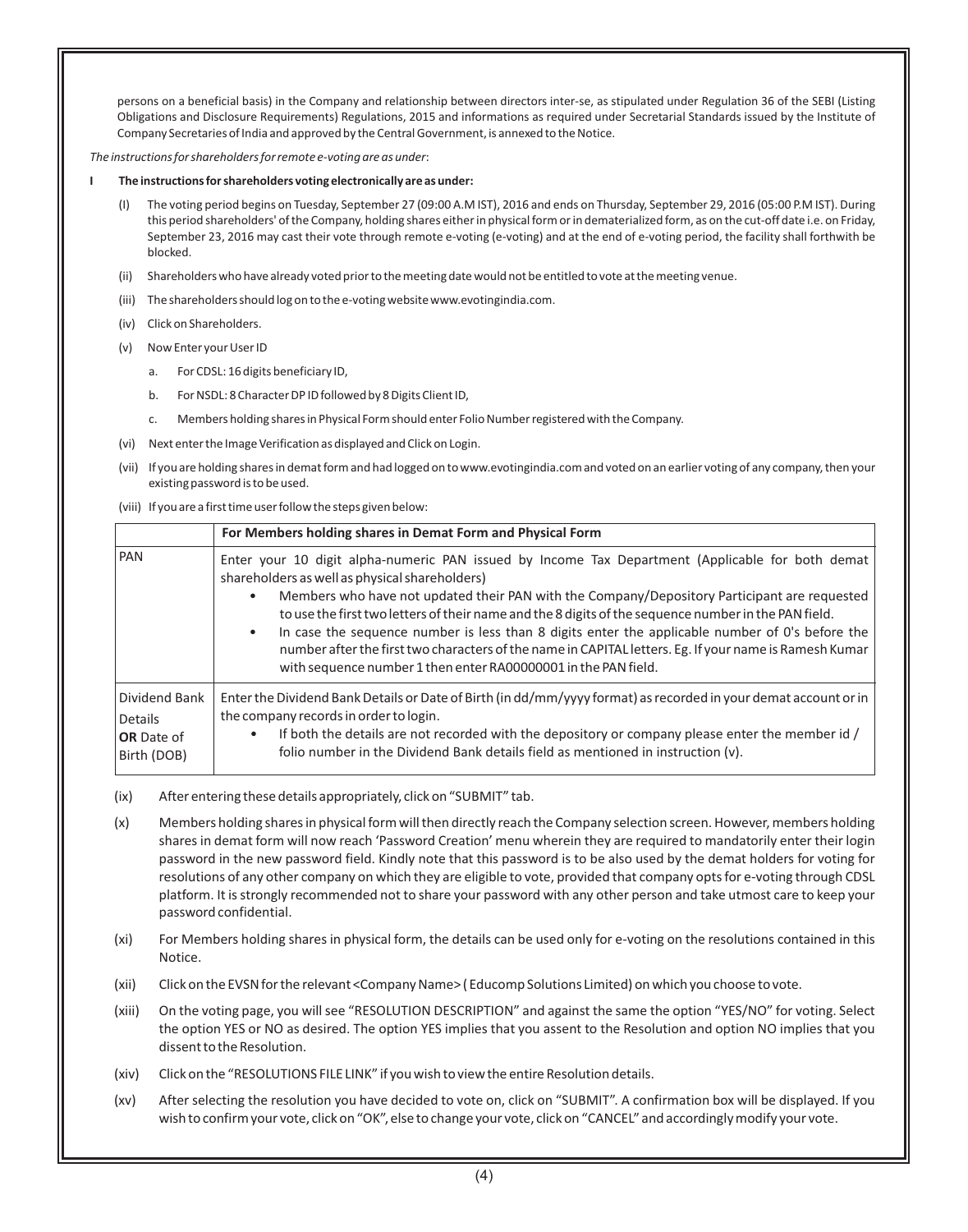- (xvi) Once you "CONFIRM" your vote on the resolution, you will not be allowed to modify your vote.
- (xvii) You can also take a print of the votes cast by clicking on "Click here to print" option on the Voting page.
- (xviii) If a demat account holder has forgotten the login password then Enter the User ID and the image verification code and click on Forgot Password & enter the details as prompted by the system.
- (xix) Shareholders can also cast their vote using CDSL's mobile app m-Voting available for android based mobiles. The m-Voting app can be downloaded from Google Play Store. Please follow the instructions as prompted by the mobile app while voting on your mobile.

# **(xx) Note for Non – Individual Shareholders and Custodians**

- Non-Individual shareholders (i.e. other than Individuals, HUF, NRI etc.) and Custodian are required to log on to www.evotingindia.com and register themselves as Corporates.
- A scanned copy of the Registration Form bearing the stamp and sign of the entity should be emailed to helpdesk.evoting@cdslindia.com.
- After receiving the login details a Compliance User should be created using the admin login and password. The Compliance User would be able to link the account(s) for which they wish to vote on.
- The list of accounts linked in the login should be mailed to helpdesk.evoting@cdslindia.com and on approval of the accounts they would be able to cast their vote.
- A scanned copy of the Board Resolution and Power of Attorney (POA) which they have issued in favour of the Custodian, if any, should be uploaded in PDF format in the system for the scrutinizer to verify the same.
- (xxi) In case you have any queries or issues regarding e-voting, you may refer the Frequently Asked Questions ("FAQs") and e-voting manual available at www.evotingindia.com, under help section or write an email to helpdesk.evoting@cdslindia.com.

# **II other Instructions**

- (I) A person, whose name is recorded, in the register of members or in the register of beneficial owners maintained by the depositories, as on the cut-off date i.e., Friday, 23rd September, 2016 only shall be entitled to avail the facility of remote e-voting or vote, as the case may be, at the AGM through poll. A person who is not a member as on the Cut-off date should treat this Notice for information purpose only.
- (ii) The voting rights (for voting through remote e-voting as well as poll) of the Members shall be in proportion to the paid-up value of their shares in the equity capital of the Company as on the cut-off date, being Friday, 23rd September, 2016.
- (iii) A member may participate in the AGM even after exercising his right to vote through remote e-Voting but shall not be allowed to vote again at the AGM.
- (iv) The Chairman shall, at the AGM, at the end of discussion on the resolutions on which voting is to be held, allow voting with the assistance of scrutinizer, by use of polling paper for all those members who are present at the AGM but have not cast their votes by availing the remote e-voting facility.
- (v) The Board of Directors has **appointed Mr. Sanjay Grover, (CP No. 3850) Managing Partner or failing him Mr. Devesh Kumar Vasisht (CP No. 13700) Partner of M/s Sanjay Grover & Associate, Company Secretaries,** as a Scrutinizer to scrutinize the remote e-voting process in a fair and transparent manner. The Scrutinizer shall, immediately after the conclusion of voting at the AGM, first count the votes cast at the AGM by polling paper and thereafter unblock the votes casted through remotee-voting in the presence of at least two (2) witnesses who are not in employment of the Company.

Thereafter, the Scrutinizer shall within a period not exceeding three (3) days from the conclusion of the AGM make a Consolidated Scrutinizer's Report of the total votes cast in favour or against, if any, to the Chairman of the meeting or any Director authorized by him in writing. The Results on the resolutions set forth in notice shall be declared after the submission of Consolidated Scrutinizer's Report either by Chairman of the Company or by any Director authorized by him in writing and the resolutions shall be deemed to be passed on the AGM date subject to receipt of the requisite number of votes in favour of the Resolutions.

- (vi) The Results declared along with the Scrutinizer's Report(s) will be available on the website of the Company (www.educomp.com) and shall also be communicated to the BSE Limited and National Stock Exchange of India Limited.
- (vii) Attendance Slip, Proxy Form and Route Map showing directions to reach to the venue of the 22nd AGM along with prominent land mark is given at the end of the Notice.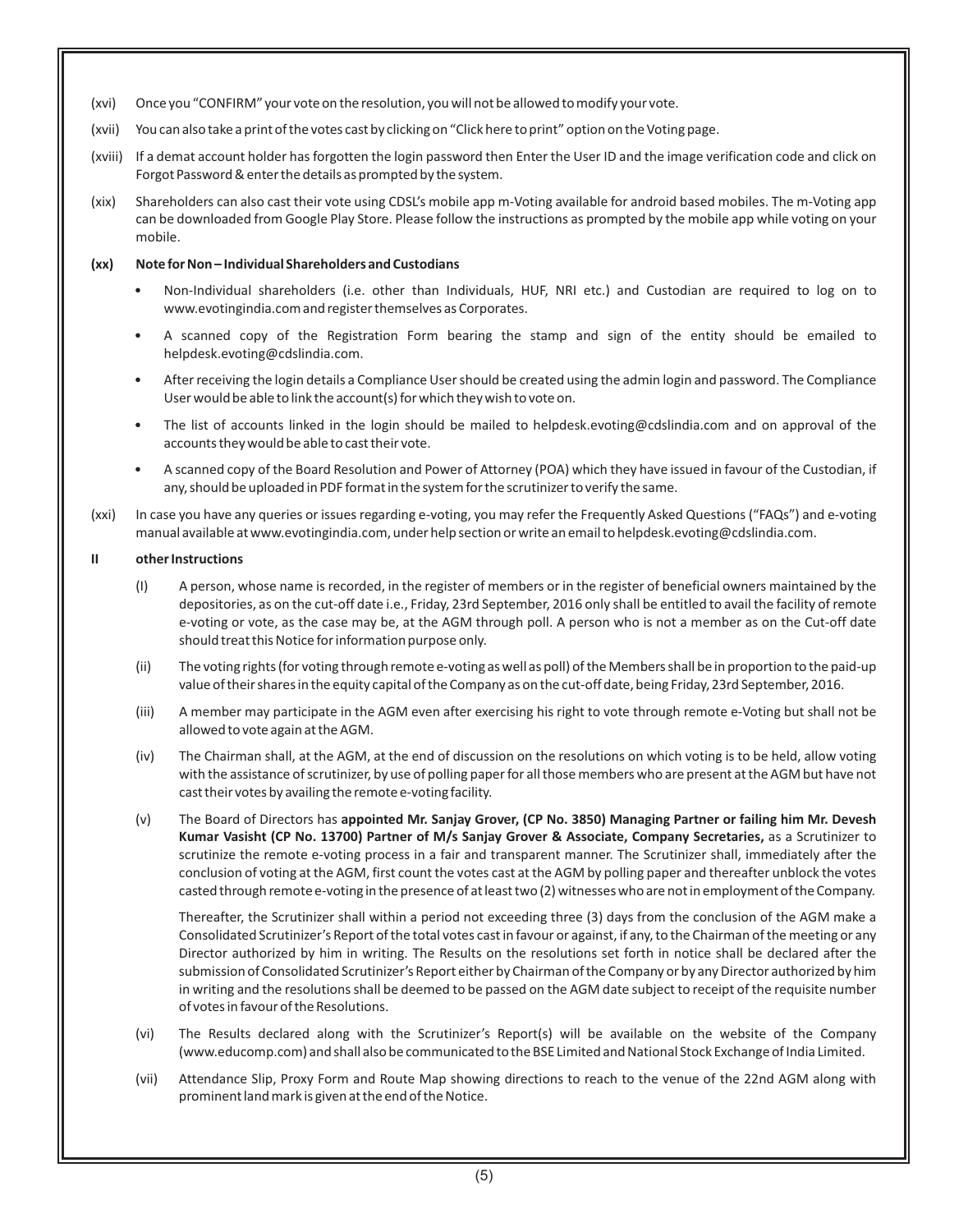# **STATEMENT PURSUANT TO SECTION 102 OF THE COMPANIES ACT, 2013**

#### **Item No 4**

Mr. Vinod Kumar Dandona was appointed as Whole Time Director of the Company for a period of 3 years i.e. November 13, 2013 to November 12, 2016 as per provisions of Section 269 read with Schedule XIII of the Companies Act, 1956 and other applicable provisions of the Companies Act, 1956, by the shareholders of the company.

The remuneration for the aforesaid period was also, subject to central government approval, re-approved by the shareholders in the annual general meeting of the company held on September 28, 2015.

As the existing term of Mr. Vinod Kumar Dandona, as Whole Time Director of the company will be expired on November 12, 2016 and in terms of the provisions of the Section 196 of the Companies Act, 2013, any Whole Time Director of the company may be re-appointed for the further period whose term is going to be expired within one year.

In view of the same and also in terms of the applicable provisions of the Companies Act, 2013, it is proposed to re-appoint Mr. Vinod Kumar Dandona as Whole Time Director of the company for the further tenure of three (3) years i.e. from November 13, 2016 to November 12, 2019 and subject to necessary approval, during the said tenure to make the payment of remuneration, for the period as specified in item no. 4, as minimum remuneration to Mr. Vinod Kumar Dandona, Whole Time Director of the Company exceeds/may exceed the ceiling limit laid down in Section 196, 197 read with Schedule V and all other applicable provisions, if any, of the Companies Act, 2013. In pursuance of the same, Shareholders approval vide Special Resolution(s) is requested for the re-appointment of Mr. Vinod Kumar Dandona, Whole Time Director and also for the payment of remuneration as specified in item no. 4 of the accompanying notice.

In terms of the requirements as per sub-clause (iv) of the proviso to Sub paragraph (B) of Paragraph (1) of Section II of Part II of Schedule V to the Act, the information is as furnished below:

- (1) Nature of Industry: Education
- (2) Date or expected date of Commencement of commercial Production : Not Applicable
- (3) In case of new Companies, expected date of Commencement of activities as per project approved by Financial Institutions appearing in the Prospectus: Not Applicable

|                          |           |            |            |             | (Rupees in millions) |
|--------------------------|-----------|------------|------------|-------------|----------------------|
| <b>Financial Years</b>   | 2011-12   | 2012-13    | 2013-14    | 2014-15     | 2015-16              |
| Turnover (Net)           | 10,765.12 | 7,331.10   | 2822.95    | 1981.75     | 2009.89              |
| Profit/(Loss) before tax | 2,444.80  | (489.76)   | (3319.28)  | (11,654.39) | (3624.29)            |
| Net Profit/(Loss)        | 1,889.03  | (407.20)   | (3122.30)  | (11,654.39) | (3433.38)            |
| Paid-up share capital    | 192.13    | 244.81     | 244.88     | 244.93      | 244.93               |
| Reserve & Surplus        | 18,042.51 | 19,608.91  | 16520.39   | 4,647.57    | 1058.61              |
| Rate of dividend (%)     | 15.00     | <b>NIL</b> | <b>NIL</b> | <b>NIL</b>  | <b>NIL</b>           |

(4) Financial Performance: Financial parameters of the Company for the last five financial years:

(5) Foreign Investments or Collaborators, if any: The Company has no direct foreign collaboration.

The total Equity Shares held by Foreign Institutional Investors (FIIs) and Foreign Body Corporate are 20,23,811 Equity Shares of Rs 2/- each which constitutes 1.65% of the Paid up Equity Share Capital of the Company as on 31<sup>st</sup> March, 2016.

#### **II. INFORMATION ABOUT THE APPOINTEE:**

#### **(1) Background details:**

#### **Mr. Vinod Kumar Dandona**

Sh. Vinod Kumar Dandona, was initially appointed as Consultant/ Advisor (Vice -President) on 01st September, 2010 and later designated as Sr. Vice President, Director-Corporate Affairs of M/S Educomp Solutions Ltd ( ESL ) Mr. Vinod Kumar Dandona, was brought in the ESL in Sept' 2010 immediately after his superannuation. A highly decorated Police officer with Police medals awarded by the Hon'ble Prime Minister /President of India for 37 years of highly eventful, meritorious and distinguished service, having served all over the country handling crisis managements and multiple tasks of highly classified nature had been his strong forte, besides invaluable experience of tackling political and Bureaucratic machinery of the States/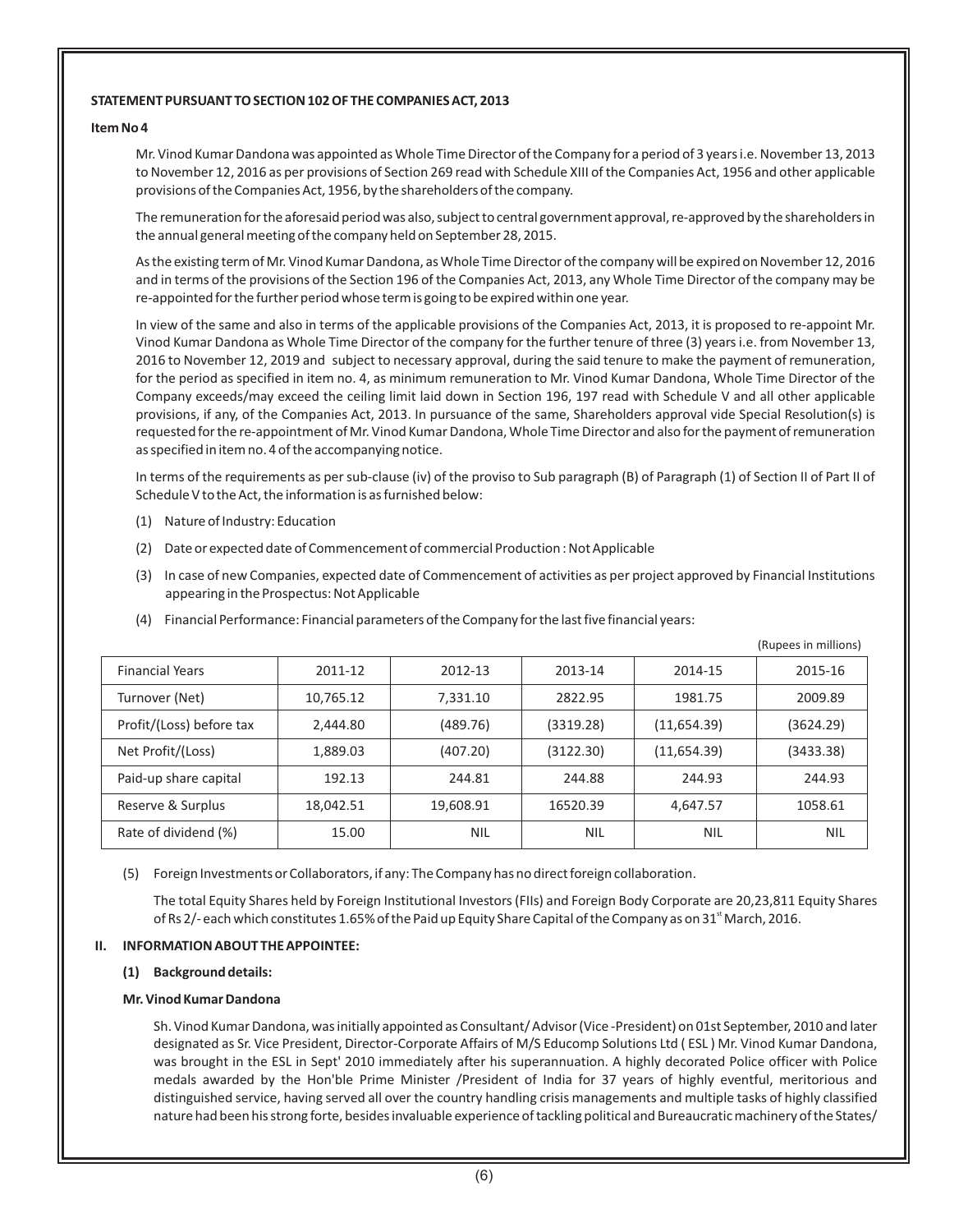Govt. of India.

#### **(2) Past Remuneration:**

#### **Mr. Vinod Kumar Dandona**

The details of aggregate Salary, Perquisites and Allowances and other retrial benefits paid to Mr. Vinod Kumar Dandona appointed as Whole Time Director of the company w.e.f. November 13, 2013, subject to necessary approvals, in the last four financial years are as given below:

(Amount in Rupees)

| <b>Financial Year</b> | Mr. Vinod Kumar Dandona, Whole Time Director* |
|-----------------------|-----------------------------------------------|
| 2012-13               | $NIL*$                                        |
| 2013-14               | Rs. 0.84 Million**                            |
| 2014-15               | Rs. 2.47 Million**                            |
| 2015-16#              | Rs. $0.45$ Million**                          |

\*The details with regard to Past Remuneration for the F.Y 2012-13 are not applicable for Mr. Vinod Kumar Dandona as Mr. Vinod Kumar Dandona was appointed as a Whole Time Director of the Company w.e.f. November 13, 2013.

\*\*The said amount does not include the provision made for gratuity and leave benefits, as they are determined on an actuarial basis for the company as a whole.

# The said remuneration paid shall be only for the two months i.e April and May 2015.

#### **(3) Recognition/Awards:**

# **Mr. Vinod Kumar Dandona**

- \* Awarded Indian Police Medal for Meritorious Services on Independence Day i.e. 15th Aug. 1994.
- D Awarded 26 Commendation Letters from DsG& other senior officers, HM, MOS (IS) & MOS (PP), MHA/GOI. Also Received 138 appreciation letters from 1973 till date i.e. March 2010 from DsG, IsG/DIsG, HM & other Senior Officers.
- D Earned appreciation letters from media and elite citizens of Dehradun (Uttarakhand) with a prestigious award of DOONRATNA for the year 1998-99 for coordinating/undertaking rescue and relief operations during earthquakes in May/June 1999 in Distt: Chamoli (Gwl) of Uttarakhand.

# **(4) Job Profile and Suitability:**

#### **Mr. Vinod Kumar Dandona**

Mr. Vinod Kumar Dandona, is a highly decorated Police officer with Police medals awarded by the Hon'ble Prime Minister / President of India for 37 years of highly eventful, meritorious and distinguished service, having served all over the country handling crisis managements and multiple tasks of highly classified nature had been his strong forte, besides invaluable experience of tackling political and Bureaucratic machinery of the States / Govt. of India. He retired from service as the Inspector General of Police (IG) Devoid of such experience and knowledge, the ESL brought him to accomplish and meet the following organizational expectations:-

- To advise on day-to-day administrative and various legal problems concerning approx. 14,000 + employees deployed in / over 14,000 schools in the NCR, 18 States and 2 Union Territories across length and breadth of the country. Political and Executive liasoning at highest / appropriate levels and bridging them with the Company for its business development and multifarious interests.
- b. Handling rogue clients, habitual indebtors and intentional defaulters / offenders in recovering huge sums of money of the Company.
- c. Any other matter requiring seasoned and matured approach to handle various complicated issues with or without interference of the Police or Bureaucratic hierarchy at the highest levels of administration.
- d. Expediting investigations of thefts as well as petty / major white-collar crimes within the Company directly or through police channels, recovery of company stores, hardware, money, etc.; having matters closed, managing NTRs/NOCs & final reports (FRs) and realization of claims from various insurance companies.
- e. Security & safety of all buildings, schools, ware houses, reorganization of security staff and ensuring cost cuttings as well as implementation of preventative measures to avoid pilferages.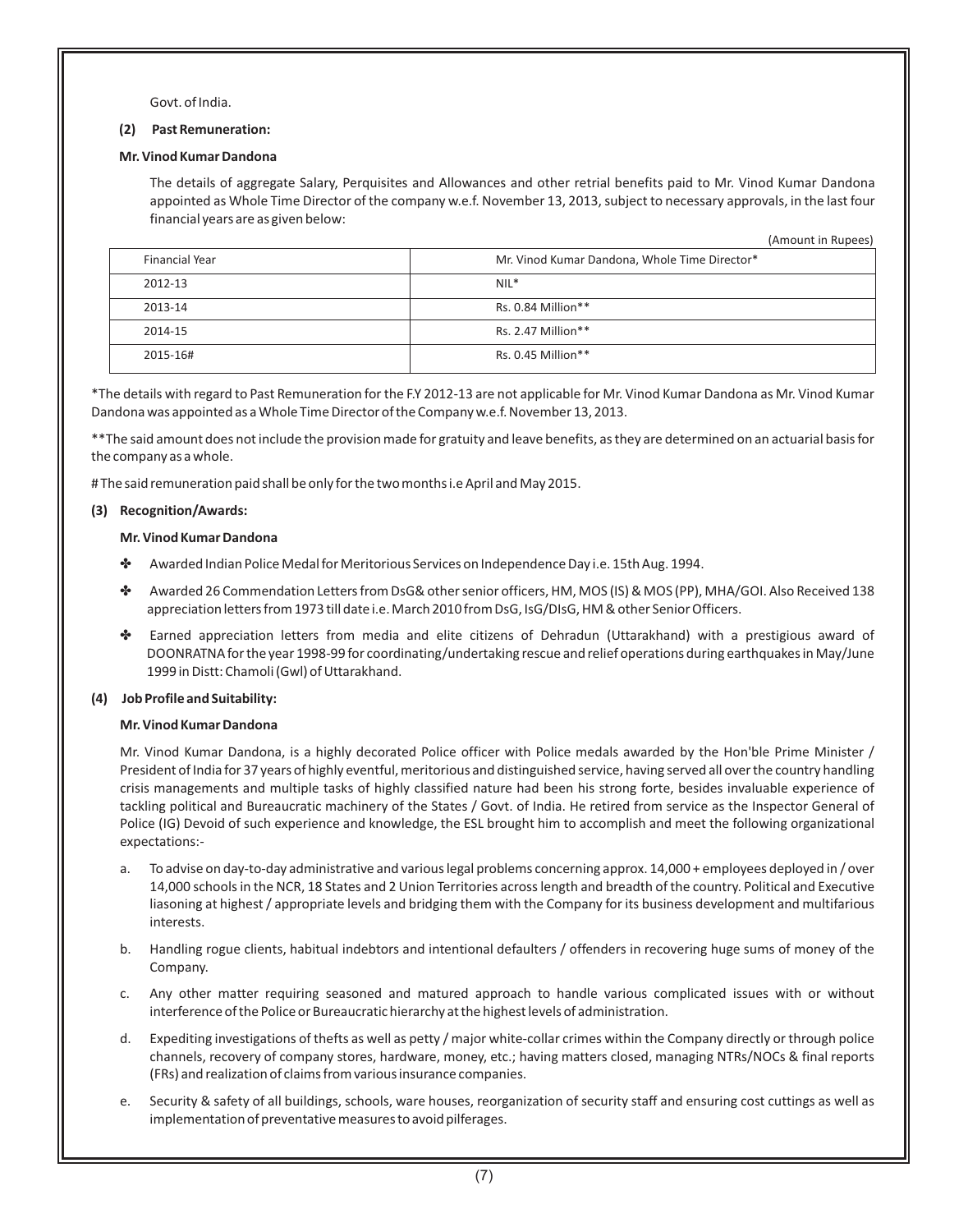The untiring, sincere, dedicated and focused approach exhibited by Mr. Vinod Kumar Dandona for well-being of the Company and his endeavors in contributing to improve its financial health has proved of great asset value to the Company.

# **(5) Remuneration proposed: As disclosed in resolution proposed in Item No. 4**

# **(6) Comparative Remuneration Profile with respect to Industry, Size of the Company, Profile of the position and person:**

Mr. Vinod Kumar Dandona, retired Inspector general of police, having 37 years of highly eventful, meritorious and distinguished service, having served all over the country handling crisis managements and multiple tasks of highly classified nature had been his strong forte, besides invaluable experience of tackling political and Bureaucratic machinery of the States / Govt. of India. Thus the Nomination and Remuneration Committee of our Board and the Board of Directors felt that the remuneration proposed to them is reasonable.

In view of the above, Nomination and Remuneration Committee of the Board and the Board of Directors after considering the size of the Industry in which the Company operates, the challenging and competitive business environment, the size of the Company, the business acumen and dynamism expected in discharge of the role of the Mr. Vinod Kumar Dandona had approved the existing remuneration. Further the existing increment in the remuneration stated at the resolution and the explanatory statement is commensurate to prevailing levels in the industry and thereby is fit and more than justified for payment to him.

# **7) Pecuniary Relationship, directly or indirectly, with the Company or relationship with the Managerial Personnel, if any:**

Mr. Vinod Kumar Dandona, Whole Time Director, does not have any pecuniary relationship except as to office of Whole Time Director, directly or indirectly, with the Company or relationship with Managerial Person.

# **III OTHER INFORMATION:**

# **(1) Reasons for loss or inadequate profits**:

The education sector presented a huge potential for the company and the company embarked on an aggressive growth path given that it was pioneer in this area. The company equipped 11,000, 27,000 and 40,000 classes with its Smart Class product in FY 2009- 10, FY 2010-11 and FY 2011-12 respectively and maintained its leadership position in the market. However, during this period of high growth, the Company could not implement the projects in timely manner resulting in higher implementation and finance costs that adversely affected liquidity and profitability of the company. Further as the Company pays substantial amount upfront in implementation of contract, delayed payment by debtors has adversely impacted the cash flows of the company coupled with delayed payment cycle from government schools under ICT program. Investment in education companies with long gestation period also takes longer time to provide adequate return.

#### **(2) Steps taken or proposed to be taken for improvement :**

From the beginning of FY 2012-13, the Company has been in a phase of consolidation. Company is focusing its energies on operational efficiencies, strengthening our balance sheet, focusing on cash flows and launching new products and services through existing sales and distribution network.

Given the changed business environment, the Company has focused on cost management. Company has already begun the process of exiting non-core businesses and in addition company has closed loss making businesses which should also help improve our operating performance.

Company is also working on streamlining its operations, integrating technology into the supply chain and servicing components to replace and optimize our existing cost structure. During previous years, company has undertaken specific measures in K-12 business wherein corporate expenses have been reduced by more than 50%.

The Company hopes that these concrete measures would show signs of recovery in the Company's growth path.

# **(3) Expected increase in productivity and profits in measurable terms:**

During the previous years the company began with the aim of repositioning the company to its original leadership position in the education market in India. Enormous efforts were made towards re-building the sales efforts which were impaired during our financial distress in the previous year(s), as well as in improving operational efficiencies and cash flows. The company has made significant inroads towards implementing these strategies.

Further, the theme for upcoming financial years is to continue focusing on improving the business operations of Smartclass and K-12 businesses, and in driving collections of its legacy receivables (including delinquent contracts). At the same time, the Company is aggressively exploring avenues to sell all other non-core assets, although the timing has been impacted by the prevailing market conditions. The company is currently negotiating with its lenders to restructure its loan facilities, in order to align them with the collections of long term receivables and the new business growth.

As mentioned above, the management has already taken and is continuing to undertake diligent efforts to step up the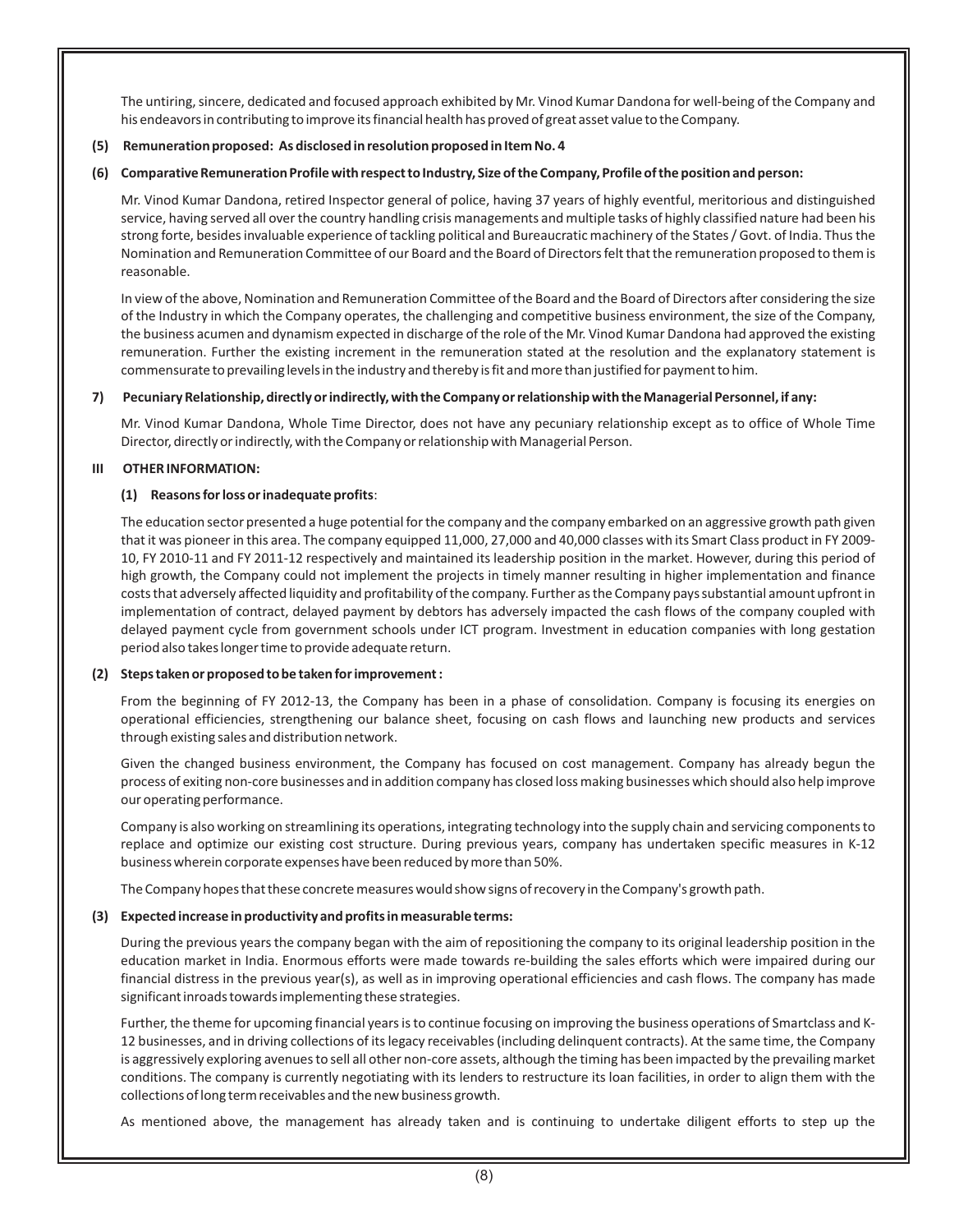performance of the Company and it is expected that the reinforced and dedicated efforts would certainly bring about an improvement in the operational growth in future. However it is difficult to forecast the productivity and profitability in measurable terms but, the Company expects that the productivity and profitability may improve and would be comparable with the industry average.

# **IV DISCLOSURES:**

The shareholders of the Company have been informed of the remuneration package of Mr. Vinod Kumar Dandona, Whole Time Director as detailed in the explanatory statement.

Further the disclosures on the remuneration package to the directors of the Company including details of Stock Options issued by the Company have been made in the Corporate Governance Report which forms a part of the Report of the Board of Directors in the Annual Report of the Company for FY 2015-16.

As mentioned earlier, since the payment of aforementioned remuneration as Minimum Remuneration to Mr. Vinod Kumar Dandona, Whole Time Director may exceed the ceiling limit for remuneration laid down in Sections 197 read with Schedule V to the Companies Act, 2013, shareholders approval is sought by way of a special resolution for payment of the aforesaid remuneration, for the tenure as specified in Item No. 4 of the notice, in accordance with Schedule V of the Act.

The payment of the aforesaid remuneration to Mr. Vinod Kumar Dandona, Whole Time Director is also subject to approval of the Central Government and the Company shall be making the necessary application to the Central Government in due course of time.

The Nomination and Remuneration Committee and Board of Directors of the Company felt that considering the rich experience and contribution of Mr. Vinod Kumar Dandona, Whole Time Director to the sustained growth of the Company from time to time and considering the multifaceted responsibilities shouldered by them and the industry benchmarks, the reappointment of Mr. Vinod Kumar Dandona as Whole Time Director of the company for further period of three (3) years at the aforementioned remuneration structure of Mr. Vinod Kumar Dandona, Whole Time Director is commensurate with the remuneration package paid to similarly placed persons, in other Companies in the same Industry and therefore recommend the resolutions at Item No. 4 of the accompanying notice for your approval by way of Special Resolution.

Mr. Vinod Kumar Dandona is interested in the resolutions set out at Item No. 4 of the Notice. The relatives of Mr. Vinod Kumar Dandona may be deemed to be interested in this resolution, to the extent of their shareholding interest, if any, in the Company. Save and except the above, none of the other Directors / Key Managerial Personnel of the Company / their relatives are, in any way, concerned or interested, financially or otherwise, in this resolution.

The resolution mentioned in Item no. 4 of the Notice is recommended for your approval.

#### **ITEM NO. 5**

Section 148 of the Act, inter-alia, provides that the Central Government may direct audit of cost records of class of Companies. In pursuance of Rule 14 of the Companies (Audit and Auditors) Rules, 2014, the Board shall appoint an individual who is a cost accountant in practice or a firm of cost accountants in practice, as cost auditor, on the recommendations of the Audit Committee, which shall also recommend remuneration for such cost auditor. The remuneration recommended by the Audit Committee shall be considered and approved by the Board and ratified subsequently by the shareholders.

On the recommendation of the Audit Committee at its meeting held on August 12, 2016, the Board has, considered and approved the appointment of M/s Ahuja Sunny & Co., Cost Accountants as the cost auditor for the financial year 2016-17 at a remuneration of Rs.1.40 lac per annum plus applicable taxes and reimbursement of out of pocket expenses.

None of the Directors/Key Managerial Personnel of the Company/their relatives are in any way, concerned or interested, financially or otherwise, in the resolution.

The resolution mentioned in Item no. 5 of the Notice is recommended for your approval.

 **By Order of the Board For Educomp Solutions Limited**

**Sd/- Membership No. ACS 21916**

**Date: August 12, 2016 Yogesh Saluja Place: Gurgaon Company Secretary**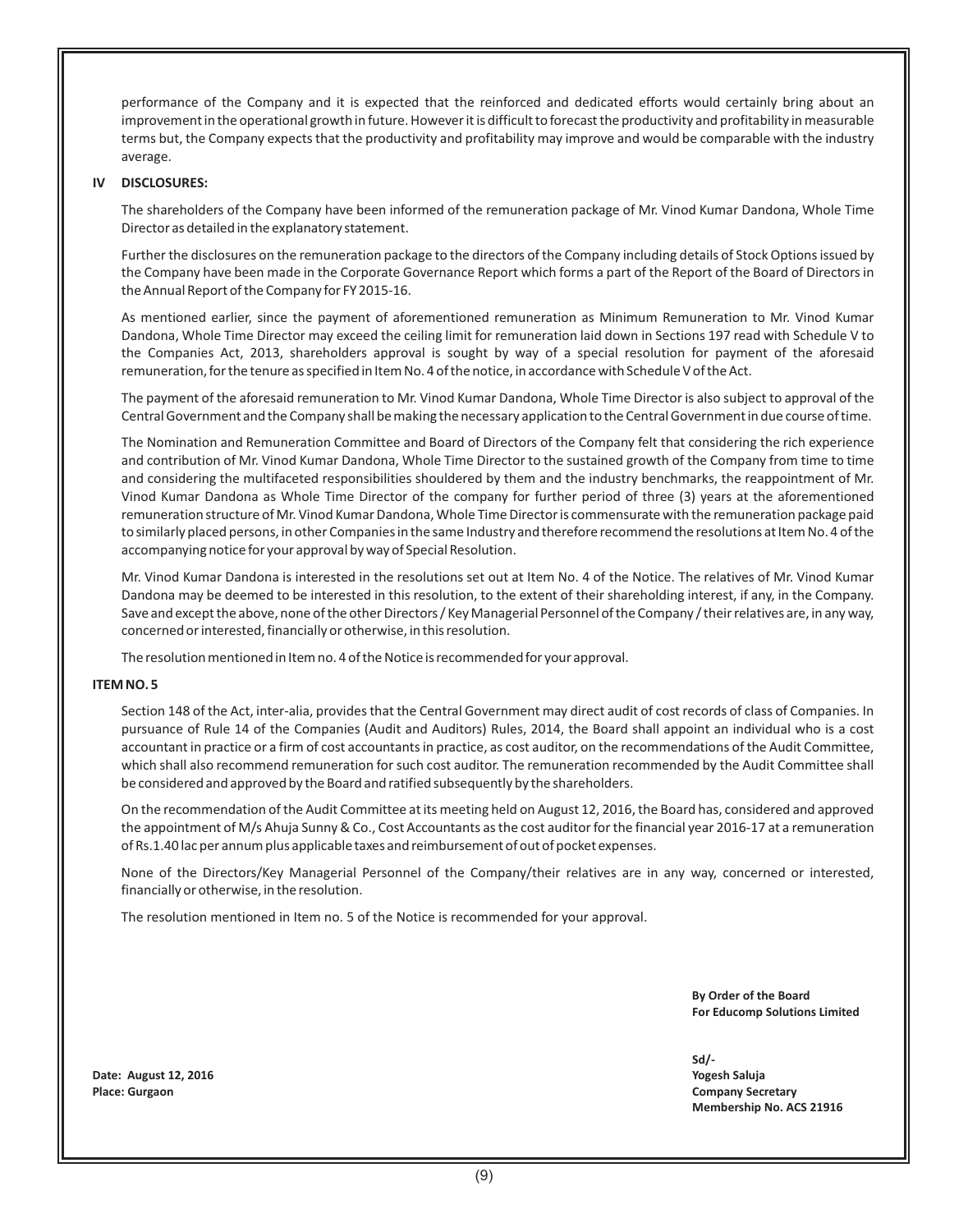Details of the Directors seeking appointment / re-appointment in the Annual General Meeting to be held on 30<sup>th</sup> September, 2016, **pursuant to Regulation 36 of SEBI (Listing Obligation and Disclosure Requirements) Regulations, 2015 and Secretarial Standards issued by the Institute of Company Secretaries of India and approved by the Central Government**

| <b>Name of Director</b>                                                                                                                                                                           | Shri Shantanu Prakash                                                                                                                                                                                                                                                                                                                                                                                                                                                                                                                                                                                                                                                                                                                                                                                   | Shri Vinod Kumar Dandona                                                                                                                                                                                                                                                                                                                                                                                                                                                                                                                                           |
|---------------------------------------------------------------------------------------------------------------------------------------------------------------------------------------------------|---------------------------------------------------------------------------------------------------------------------------------------------------------------------------------------------------------------------------------------------------------------------------------------------------------------------------------------------------------------------------------------------------------------------------------------------------------------------------------------------------------------------------------------------------------------------------------------------------------------------------------------------------------------------------------------------------------------------------------------------------------------------------------------------------------|--------------------------------------------------------------------------------------------------------------------------------------------------------------------------------------------------------------------------------------------------------------------------------------------------------------------------------------------------------------------------------------------------------------------------------------------------------------------------------------------------------------------------------------------------------------------|
| Date of Birth                                                                                                                                                                                     | 26.01.1965                                                                                                                                                                                                                                                                                                                                                                                                                                                                                                                                                                                                                                                                                                                                                                                              | 27.03.1950                                                                                                                                                                                                                                                                                                                                                                                                                                                                                                                                                         |
| <b>Relationship with other</b><br>Directors inter-se                                                                                                                                              | None                                                                                                                                                                                                                                                                                                                                                                                                                                                                                                                                                                                                                                                                                                                                                                                                    | None                                                                                                                                                                                                                                                                                                                                                                                                                                                                                                                                                               |
| <b>Relationship with Key</b><br><b>Managerial Personnel</b>                                                                                                                                       | None                                                                                                                                                                                                                                                                                                                                                                                                                                                                                                                                                                                                                                                                                                                                                                                                    | None                                                                                                                                                                                                                                                                                                                                                                                                                                                                                                                                                               |
| <b>Expertise in specific</b><br>functional areas                                                                                                                                                  | Mr. Shantanu Prakash, MBA (IIM- Ahmedabad) is the<br>Managing Director of Educomp Solutions Limited. He<br>founded Educomp Solutions Limited in 1994, a few years after<br>acquiring an MBA degree from the Indian Institute of<br>Management, Ahmedabad.<br>Shantanu's vision has been to transform the teaching-<br>learning process through the use of technology and best<br>practices.<br>Shantanu is also the Founder and Managing Trustee of the<br>Learning Leadership Foundation (LLF), an organisation<br>dedicated to bringing best practices in education to under-<br>resourced schools.<br>Shantanu is a charter member of TiE (The Indus<br>Entrepreneurs), an organisation that connects<br>entrepreneurs. He is a frequent speaker in education and<br>business conferences worldwide. | Mr. V K Dandona, was a highly decorated Police<br>officer with Police medals awarded by the Hon'ble<br>Prime Minister / President of India for 37 years of<br>highly eventful, meritorious and distinguished<br>service, having served all over the country handling<br>crisis managements and multiple tasks of highly<br>classified nature had been his strong forte, besides<br>invaluable experience of tackling political and<br>Bureaucratic machinery of the States / Govt. of India.<br>He retired from service as the Inspector General of<br>Police (IG) |
| Qualification                                                                                                                                                                                     | <b>MBA</b>                                                                                                                                                                                                                                                                                                                                                                                                                                                                                                                                                                                                                                                                                                                                                                                              | M.SC (Mathematics)                                                                                                                                                                                                                                                                                                                                                                                                                                                                                                                                                 |
| <b>Terms &amp; Conditions of his</b><br>appointment & Re-<br>appointment                                                                                                                          | He was appointed as Director of the company designated as<br>Managing Director of the company and his current tenure as<br>Managing Director Expired on July 31, 2017.                                                                                                                                                                                                                                                                                                                                                                                                                                                                                                                                                                                                                                  | He was appointed as Director of the company<br>designated as Whole Time Director of the company<br>and his current tenure as Whole Time Director<br>Expired on November 12, 2016.                                                                                                                                                                                                                                                                                                                                                                                  |
| No. of Board Meetings<br>attended during the year                                                                                                                                                 | No. of Board Meetings attended during the year:-4                                                                                                                                                                                                                                                                                                                                                                                                                                                                                                                                                                                                                                                                                                                                                       | No. of Board Meetings attended during the year:-3                                                                                                                                                                                                                                                                                                                                                                                                                                                                                                                  |
| <b>Detail of Remuneration</b><br>sought to be paid and the<br>remuneration last drawn                                                                                                             | Remuneration Sought to be paid:-NIL (the remuneration will<br>be paid after Central Government Approval)<br>Remuneration last drawn:- NIL (the remuneration will be paid<br>after Central Government Approval)                                                                                                                                                                                                                                                                                                                                                                                                                                                                                                                                                                                          | Remuneration Sought to be paid:- As specified in per<br>resolution No:-4<br>Remuneration last drawn: - Rs. 0.45 Million<br>(The said remuneration paid shall be only for the two<br>months i.e April and May 2015.)                                                                                                                                                                                                                                                                                                                                                |
| No. of Equity Shares of<br>Rs.2/- each held in the<br>Company                                                                                                                                     | 4,43,15,205 Equity Shares                                                                                                                                                                                                                                                                                                                                                                                                                                                                                                                                                                                                                                                                                                                                                                               | <b>NIL</b>                                                                                                                                                                                                                                                                                                                                                                                                                                                                                                                                                         |
| List of other companies in<br>which Directorships are<br>held (excluding Educomp<br><b>Solutions Limited)</b> *                                                                                   | Good Luck Structure Private Limited<br>$\bullet$<br>Grider Infratech Private Limited<br>$\bullet$<br>Growzone Infrastructure Private Limited<br>$\bullet$<br>Strotech Infrastructure Private Limited<br>٠<br>Greycells18 Media Limited<br>$\bullet$<br><b>Falcate Builders Private Limited</b><br>$\bullet$<br>Educomp Infrastructure & School Management Limited<br>A P Eduvision Private Limited<br>$\bullet$<br>Beacon Learning Private Limited<br>٠<br>Educomp-Raffles Higher Education Limited<br>$\bullet$<br>Beacon Higher Education Services Private Limited<br>$\bullet$                                                                                                                                                                                                                       | • Orlando Builders Private Limited<br>• Newzone Infrastructure Private Limited<br>• Zeta Buildcon Private Limited<br>• Onega Infrastructure Private Limited<br>• Rockstrong Infratech Private Limited<br>• Shiksha Solutions Trustee Private Limited<br>• Educomp Infrastructure & School Management<br>Limited<br>• Educomp Professional Education Limited<br>• Reverie Infratech Private Limited                                                                                                                                                                 |
| List of the Committee of<br><b>Board of Directors (across</b><br>all other Public Companies)<br>in which Chairmanship/<br>Membership is held<br>(excluding Educomp<br><b>Solutions Limited) #</b> | 1. Audit Committee<br>• Educomp Infrastructure & School Management<br>Limited:- Chairman and Member                                                                                                                                                                                                                                                                                                                                                                                                                                                                                                                                                                                                                                                                                                     | <b>NIL</b>                                                                                                                                                                                                                                                                                                                                                                                                                                                                                                                                                         |

\*As per latest disclosures received from the Directors, the directorship(s) mentioned above do not include directorship(s) of Foreign Companies and Companies registered under section 8 of the Companies Act, 2013.

#Pursuant to SEBI (Listing Obligations and Disclosure Requirements) Regulations, 2015, only Audit Committee and Stakeholders' Relationship/Shareholders'/Investors' Grievance Committee have been considered.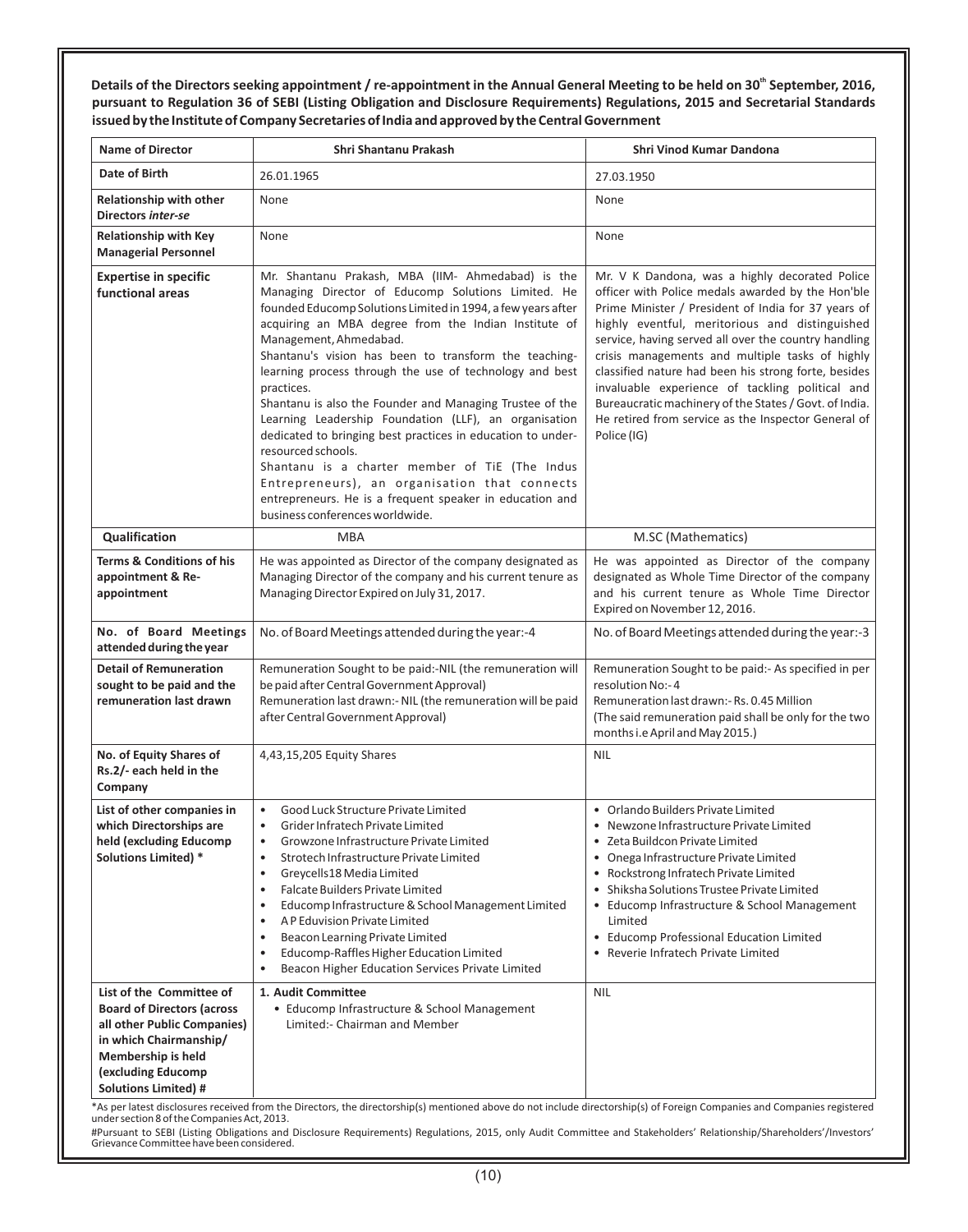

#### **EDUCOMP SOLUTIONS LIMITED**

Regd. Office: 1211, Padma Tower 1, 5, Rajendra Place, New Delhi-110008 Corporate Identity Number: L74999DL1994PLC061353 Tel.: 91-11-25755920. Fax: 91-11-25766775 Website: www.educomp.com ● email: investor.services@educomp.com

#### **Form No. MGT-11 PROXY FORM**

[Pursuant to section 105(6) of the Companies Act, 2013 and rule 19(3) of the Companies (Management and Administration) Rules, 2014]

as my/our proxy to attend and vote (on a poll) for me/us and on my/our behalf at the 22<sup>nd</sup> Annual General Meeting of the Company, to be held on the Friday, 30<sup>th</sup> September, 2016 at 3:30 P.M. at Sri, Sathya Sai International Center, Pragati Vihar, Lodhi Road, New Delhi- 110003 and at any adjournment thereof in respect of such resolutions as are indicated below:

| S.No.          | <b>Resolutions</b>                                                                                                                                                                                                                                                                                            | Optional*     |                |
|----------------|---------------------------------------------------------------------------------------------------------------------------------------------------------------------------------------------------------------------------------------------------------------------------------------------------------------|---------------|----------------|
|                | <b>Ordinary Business</b>                                                                                                                                                                                                                                                                                      | For           | <b>Against</b> |
| $\mathbf{1}$   | To receive, consider and adopt the audited financial statements of the Company for the financial year ended<br>31 March, 2016, including Balance Sheet as at 31 March, 2016 and Statement of Profit & Loss for the year<br>ended on that date and the reports of the Board of Directors and Auditors thereon. |               |                |
| $\overline{2}$ | To appoint a Director in place of Shri. Shantanu Prakash (holding DIN: 00983057), who retires from office by<br>rotation, and being eligible, offers himself for re-appointment                                                                                                                               |               |                |
| 3              | Ratification of appointment of Auditors and fixing their remuneration                                                                                                                                                                                                                                         |               |                |
|                | <b>Special Business</b>                                                                                                                                                                                                                                                                                       |               |                |
| 4              | To approve the re-appointment and remuneration of Mr. Vinod Kumar Dandona, (DIN:06730804) Whole<br>Time Director of the company.                                                                                                                                                                              |               |                |
| 5.             | To approve and ratified the remuneration of M/s Ahuja Sunny & Co., Cost Accountants of the company                                                                                                                                                                                                            |               |                |
| Signed this    | 2016<br>day of                                                                                                                                                                                                                                                                                                | Affix Revenue |                |

|                     |                              | <b>Affix Revent</b> |
|---------------------|------------------------------|---------------------|
|                     |                              | Stamp of            |
| Signature of Member | Signature of Proxy holder(s) | $1.00/-$<br>Re.     |

Note:

- 1. This form of proxy in order to be effective should be duly completed and deposited at the Registered Office of the Company, not less than 48 hours before the commencement of the Meeting.
- 2. The Proxy form should be signed across the stamp as per specimen signature registered with the Registrar & Share Transfer Agent/Depository
- 3. A Proxy need not be a member of the company.
- 4. A person can act as a proxy on behalf of members not exceeding fifty and holding in the aggregate not more than 10% of the total share capital of the Company carrying voting rights. A member holding more than 10% of the total share capital of the Company carrying voting rights may appoint a single person as proxy and such person shall not act as a proxy for any other person or shareholder.
- 5. \* It is optional to put 'X' in the appropriate column against the Resolutions indicated in the Box. If you leave the 'For' or 'Against' column blank against any or all resolution, your proxy will be entitled to vote in the manner as he / she thinks appropriate.
- 6. Appointing a proxy does not prevent a member from attending the meeting in person if he so wishes.
- 7. In the case of joint holders, the signature of any one holder will be sufficient, but names of all the joint holders should be stated.
- . 8. Please complete all details including details of member(s) in the abovebox before submission.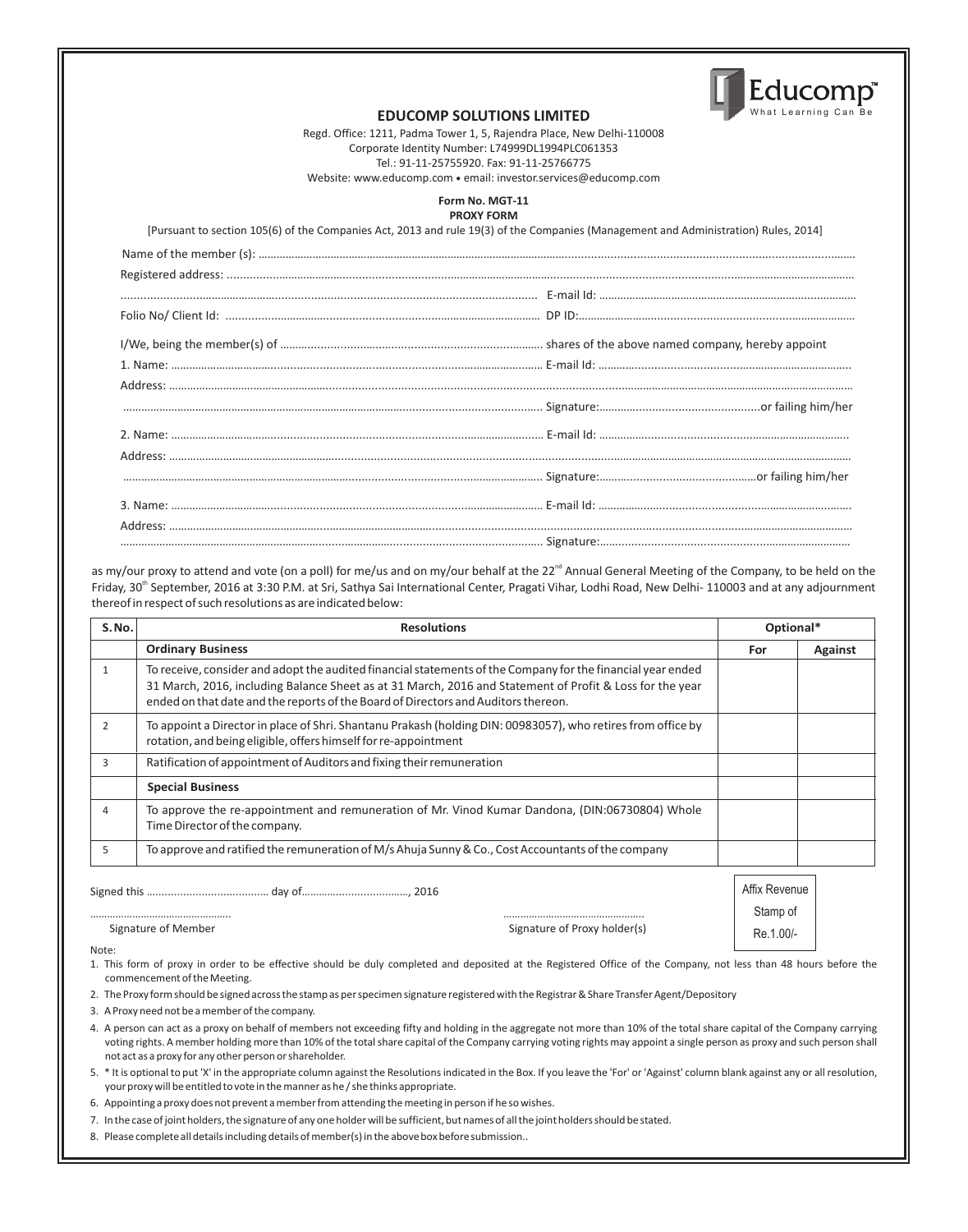

# Route Map of the Venue of the AGM

#### **EDUCOMP SOLUTIONS LIMITED**

Regd. Office: 1211, Padma Tower 1, 5, Rajendra Place, New Delhi-110008 Corporate Identity Number: L74999DL1994PLC061353 Tel.: 91-11-25755920. Fax: 91-11-25766775. Website: www.educomp.com ● email: investor.services@educomp.com